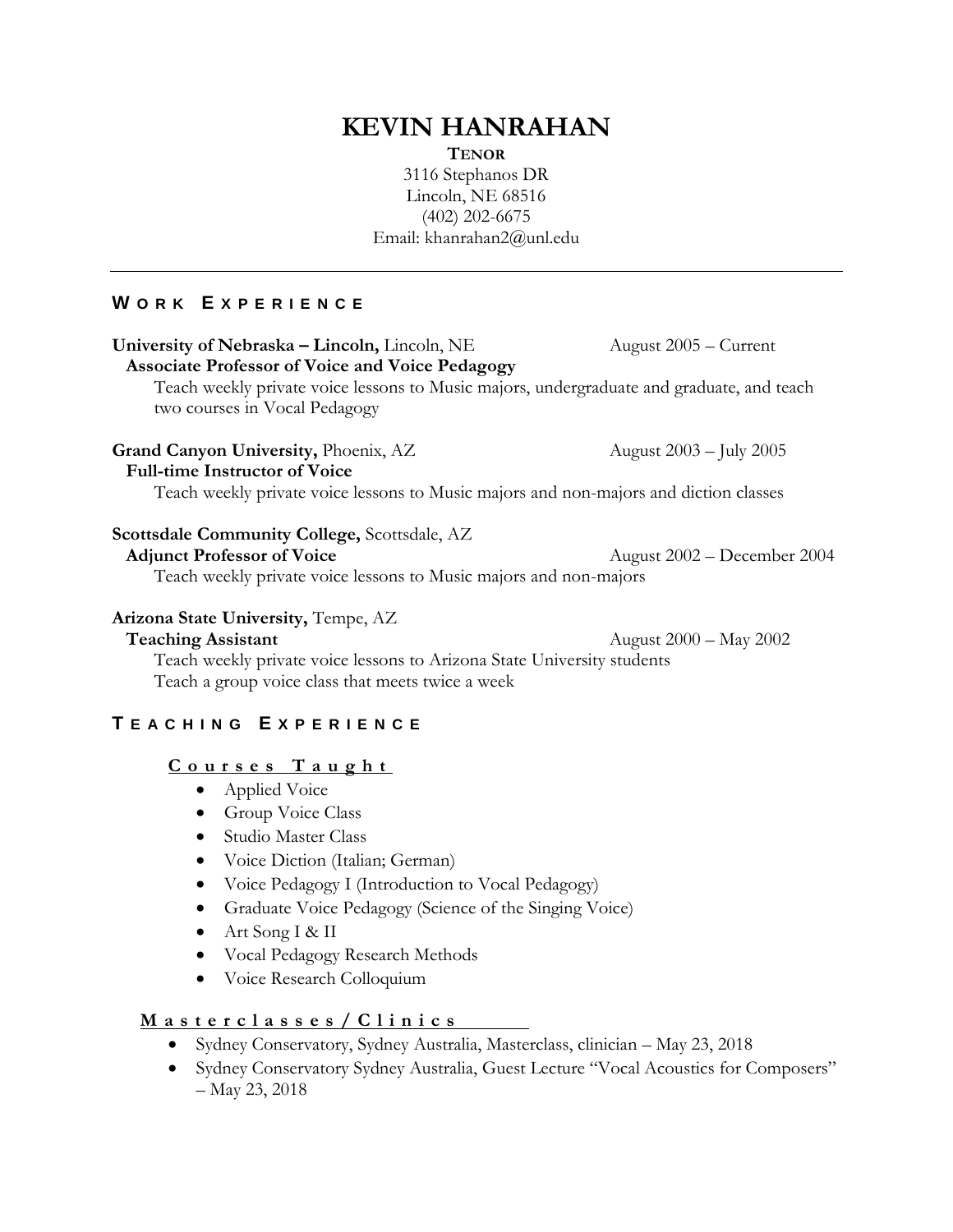- Otago University, Dunedin, New Zealand, Masterclass, clinician May 9, 2018
- Lewis and Clark Middle School, Bellevue, NE, Vocal Pedagogy for Middle School Teachers – September 16, 2016
- Immaculate Heart of Mary Church, Lincoln, NE, Voice Workshop, July 2015 to July 2016
- Lee University, Cleveland, TN, Master Class, clinician November 13, 2013
- West Central Region NATS Conference, Master Class, clinician November 1, 2013
- Jeffrey Jones, Master Class, facilitator, Lincoln, NE March 12, 2012
- Vocal Master Class, Conway, SC, March 8, 2010; sponsored by Coastal Carolina University
- Vocal Internet2 Master Class between UNL and Cleveland Institute of Music, instructor, Lincoln, NE & Cleveland, OH – March, 30, 2009
- Vocal Internet2 Master Class between UNL and Northern Illinois University, instructor, Lincoln, NE & DeKalb, IL – February 24, 2009
- Georgine Resick, Master Class Series, facilitator, Lincoln, NE February 9 10, 2009
- Anne Donnadieu Master Class, facilitator, Lincoln, NE April 25, 2008
- Vocal Internet2 Master Class, facilitator, Lincoln, NE & DeKalb, IL May, 9, 2008 http://www.unl.edu/voice/events/2008.05.09.distanceMC.shtml
- Lecture: "What is Registration and How Do We Use It?" Pune, India, January 6, 2007; sponsored by the Poona Music Society
- Vocal Master Class, Pune, India, January, 7, 2007; sponsored by the Poona Music Society
- Vocal Master Class, Denver, CO, March 14, 2007; sponsored by Metropolitan State College of Denver
- Vocal Master Class, Pune India, July 30, 2006; sponsored by the Poona Music Society

# **A d j u d i c a t i o n**

- West Central Region National Association of Teachers of Singing Auditions November 3, 2018
- Nebraska State National Association of Teachers of Singing Auditions October 5, 2018
- Nebraska State National Association of Teachers of Singing Auditions October 6, 2017
- Nebraska State National Association of Teachers of Singing Auditions October 7, 2016
- West Central Region National Association of Teachers of Singing Auditions October 30, 2015
- Nebraska State National Association of Teachers of Singing Auditions October 2, 2015
- West Central Region National Association of Teachers of Singing Auditions October 24, 2014
- Nebraska State National Association of Teachers of Singing Auditions October 3, 2014
- West Central Region National Association of Teachers of Singing Auditions November 1, 2013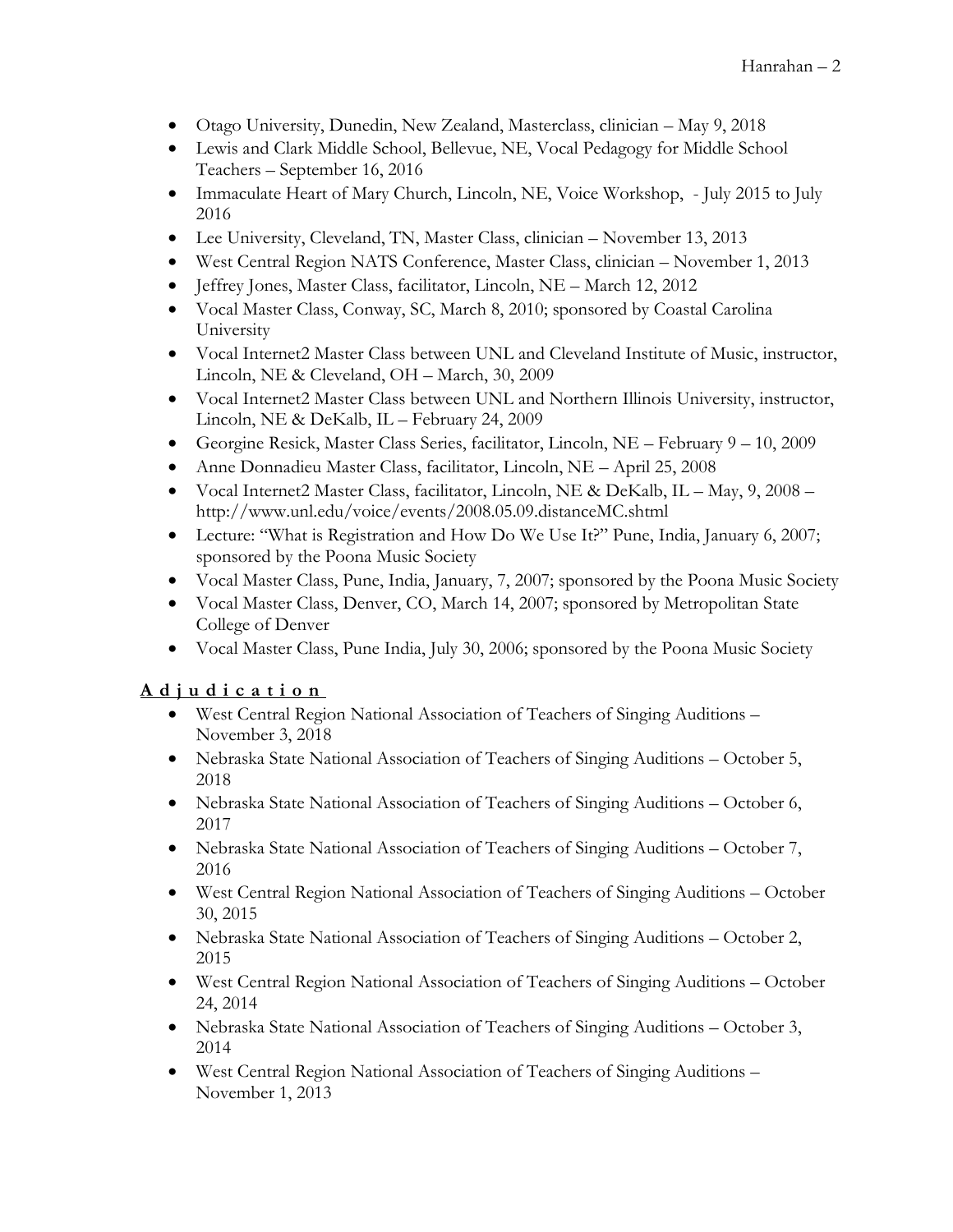- Nebraska State National Association of Teachers of Singing Auditions October 4, 2013
- West Central Region National Association of Teachers of Singing Auditions November 2, 2012
- Nebraska State National Association of Teachers of Singing Auditions October 5, 2012
- West Central Region National Association of Teachers of Singing Auditions November 4, 2011
- Nebraska State National Association of Teachers of Singing Auditions October 7, 2011
- West Central Region National Association of Teachers of Singing Auditions November 5, 2010
- Nebraska State National Association of Teachers of Singing Auditions October 1, 2010
- West Central Region National Association of Teachers of Singing Auditions October 30, 2009
- Nebraska State National Association of Teachers of Singing Auditions October 2, 2009
- West Central Region National Association of Teachers of Singing Auditions October 31, 2008
- Nebraska State National Association of Teachers of Singing Auditions October 1, 2008
- West Central Region National Association of Teachers of Singing Auditions November 2, 2007
- $\bullet$  2<sup>nd</sup> All-India Western Classical Music Vocal Competition and Festival January 5 12, 2007
- West Central Region National Association of Teachers of Singing Auditions November 4, 2006
- West Central Region National Association of Teachers of Singing Auditions November 5, 2005
- Nebraska Music Educators Association All-State Choir Auditions October 8, 2005
- Nebraska State National Association of Teachers of Singing Auditions October 7, 2005

# **C R E A T I V E A C T I V I T Y E X P E R I E N C E**

# **C o n c e r t E n g a g e m e n t s**

- NEW ART SONG OF THE PACIFIC RIM; soloist, Western Sydney University, Sydney, Australia – May 24, 2018
- NEW ART SONG OF THE PACIFIC RIM; soloist, Western Australia Academy for the Performing Arts (WAAPA), Perth, Australia – May 17, 2018
- NEW ART SONG OF THE PACIFIC RIM; soloist, Otago University, Dunedin, New Zealand – May 9, 2018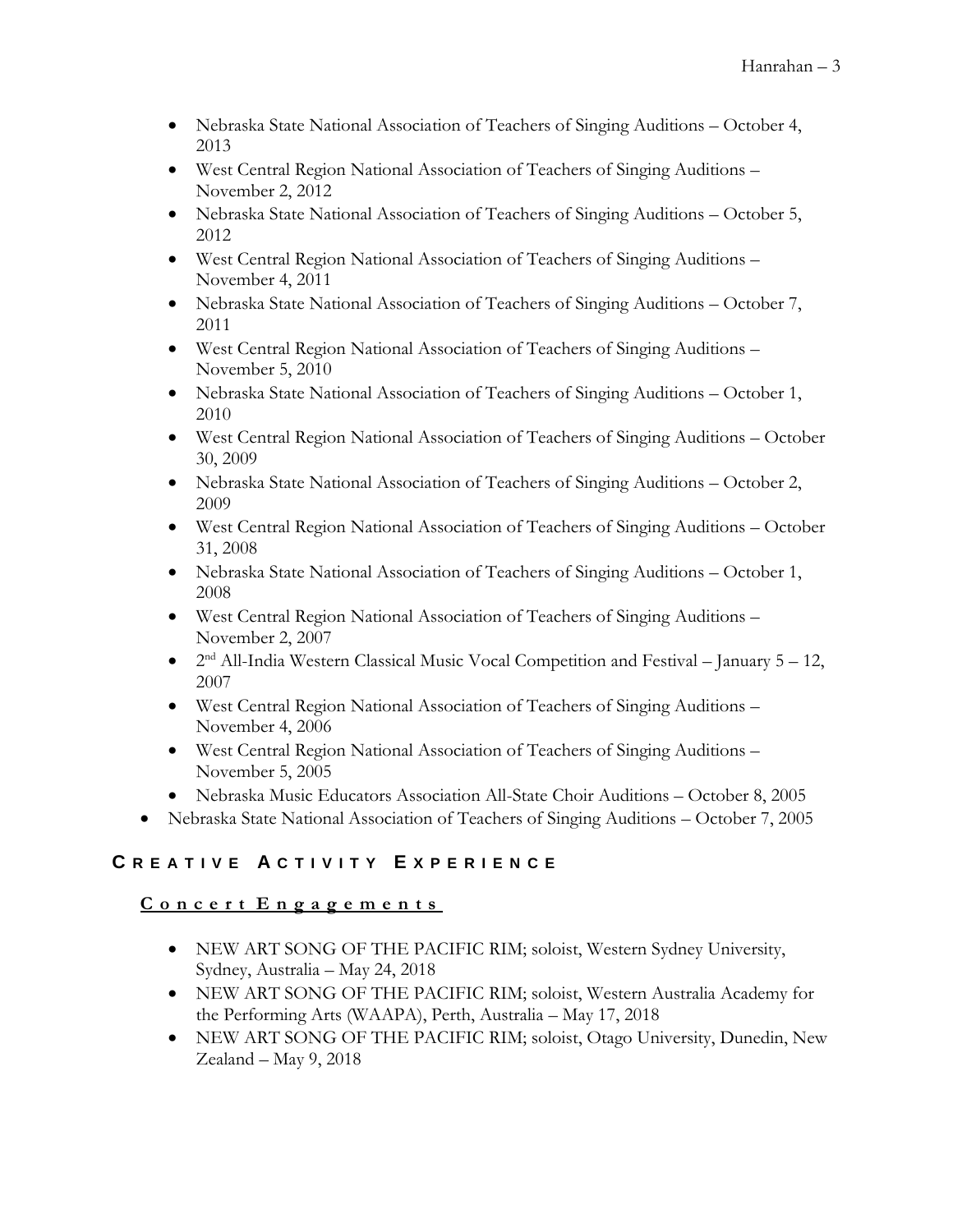- WHEN WE CAN TRULY SEE SONGS OF JONATHAN DOVE, GERALD FINZI, AND BENJAMIN BRITTEN; soloist, Kimball Concert Hall, Lincoln, Nebraska – September 28, 2017
- LINCOLN SYMPHONY ORCHESTRA THE NEBRASKA TENORS SPRING GALA: ENCORE PERFORMANCE; Lincoln Country Club, Lincoln, NE – March 18, 2017
- FINDING THEIR VOICE SONGS OF CHARLES IVES AND PERCY GRAINGER; soloist, Coastal Carolina University, Conway, SC – October 17, 2016
- LINCOLN SYMPHONY ORCHESTRA THE NEBRASKA TENORS SPRING GALA; Lincoln Country Club, Lincoln, NE – March 19, 2016
- WOMEN COMPOSERS: CELEBRATION OF SONG; Kimball Concert Hall, Lincoln, Nebraska – January 25, 2016
- FINDING THEIR VOICE SONGS OF CHARLES IVES AND PERCY GRAINGER; soloist, Kimball Concert Hall, Lincoln, Nebraska – January 21, 2016
- SONGS OF ROBERT AND CLARA SCHUMANN; soloist, Kimball Concert Hall, Lincoln, Nebraska – September 24, 2015
- RECITAL TEASER FOR ROTARY CLUB INTERNATIONAL; soloist, Lincoln Rotary Club, Lincoln, NE – September 22, 2015
- SELECTIONS FROM MESSIAH; soloist; Grace University, Omaha, Nebraska May 8, 2015
- KURT WEILL: CELETRATION OF SONG; Kimball Concert Hall, Lincoln, Nebraska – January 26, 2015
- PACIFIC CONNECTION: Repertoire For The Developing Voice; soloist/member, International Society of Music Education World Conference, Porto Alegre, Brazil – July 23, 2014
- US NATIONAL ANTHEM, CHINESE NATIONAL ANTHEM, & ROTARY CLUB INTERNATIONAL ANTHEM; soloist, Lincoln Rotary Club, Lincoln, NE – for the visit of the International president– July 2014
- DVOŘÁK'S STABAT MATER; soloist, City of Prague Philharmonic Orchestra, Rudolfinum, Prague, Czech Republic – May 9, 2014
- DVOŘÁK'S STABAT MATER; soloist, Plovdiv Philharmonic Orchestra, Musikverein, Vienna, Austria – May 6, 2014
- SHELDON HARNICK: CELETRATION OF SONG; Kimball Concert Hall, Lincoln, Nebraska – January 27, 2014
- CONFUCIUS INSTITUTE INDIVIDUAL EXCELLENCE AWARD CELEBRATION FOR HARVEY PERLMAN; soloist with Yanqiu Xu; Lincoln, NE – January 24, 2014.
- HANDEL'S *MESSIAH*; soloist, University of Nebraska-Lincoln, Lincoln, Nebraska December 15, 2013
- MOZART *REQUIEM*; soloist, Chattanooga Symphony & Opera, Chattanooga, TN November 14, 2013
- ART SONG AT KINCOPPAL; soloist, Performing Arts Centre, Kincoppal-Rose Bay, Sydney, Australia – July 28, 2013
- THE SOUNDS OF AUSTRALIAN ART SONG; soloist, Australian Institute of Music, Sydney, Australia – July 26, 2013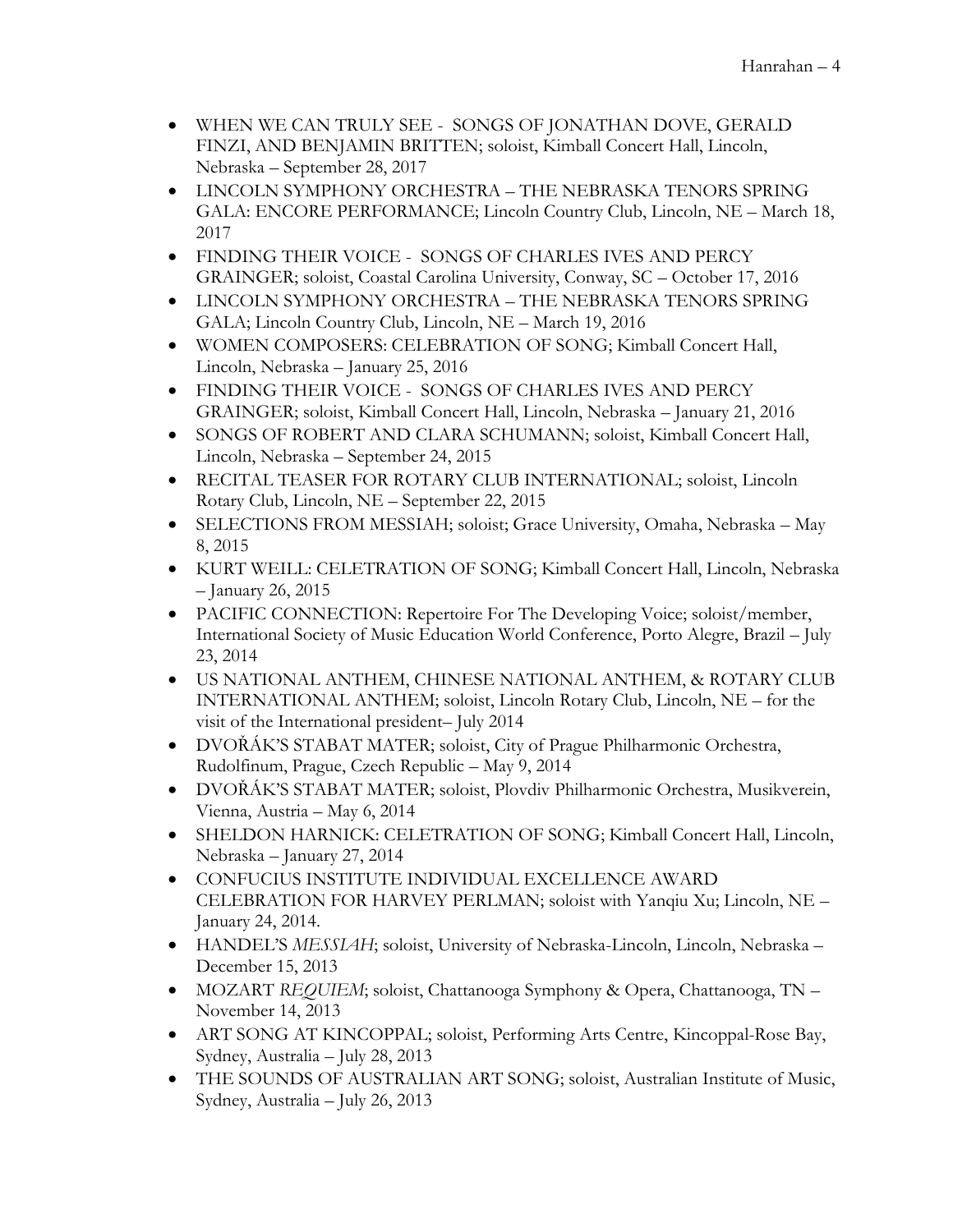- BRUCKNER'S *MASS IN F*; soloist, Saint Louis Cathedral Concerts, Saint Louis, MO May 18, 2013
- KIRSTIN CHÁVEZ AND FRIENDS: Gala Recital; soloist, Carolina Master Chorale, Myrtle Beach, SC – May 6, 2013
- 2013 CHINESE NEW YEAR CELEBRATION; soloist, University of Nebraska-Lincoln, Lincoln, Nebraska – February 16, 2013
- THE SOUND OF AUSTRALIAN ART SONG: FEATURING THE MUSIC OF DIANA BLOM; soloist, Kimball Concert Hall, Lincoln, Nebraska – January 31, 2013
- THIS GRASS IS BLUE; member, Abendchor, Lincoln, Nebraska October 19, 2012
- LEONARD BERNSTEIN: CELETRATION OF SONG; Kimball Concert Hall, Lincoln, Nebraska – January 31, 2012
- VAUGHN WILLIAMS: *HODIE*; soloist, Omaha Chamber Symphony and Symphonic Chorus, Omaha, Nebraska – December 9 & 11, 2011
- *FIELDS OF WONDER: ROBERT OWENS SETS LANGSTON HUGHES*; soloist, West Central Regional NATS Conference, Fort Hays, Kansas – November 4, 2011
- THE DARK, THE LIGHT; CONTEMPORARY AMERICAN AND AUSTRALIAN ART SONGS; soloist, Wollongong Conservatory; Wollongong, Australia – October 21, 2011
- THE DARK, THE LIGHT; CONTEMPORARY AMERICAN AND AUSTRALIAN ART SONGS; soloist, University of Western Sydney; Sydney, Australia – October 20, 2011
- SOMETHING OLD, SOMETHING NEW, SOMETHING BORROWED, SOMETHING BLUE: A RECITAL; soloist, Kimball Concert Hall, Lincoln, Nebraska – September 22, 2011
- J. S. BACH: *ST. JOHN PASSION*; soloist (Servant), Abendchor, Lincoln, Nebraska April 22, 2011
- FROM DARKNESS TO LIGHT: MOZART REQUIEM; soloist, Abendmusik Chours and Orchestra, Lincoln, Nebraska – April 3, 2011
- FRANK LOESSOR: A CELEBRATION OF SONG; Kimball Concert Hall, Lincoln, Nebraska – January 24, 2011
- VAUGHN WILLIAMS' *SERENADE TO MUSIC*; soloist, Abendchor and the Lincoln Symphony Orchestra; Lincoln, Nebraska – October 22, 2010
- UNL Faculty Recital Kimball Hall Lincoln, Nebraska September 23, 2010
- *An die ferne Geliebte* (excerpts) American Liszt Society Festival: Schumann and Chopin, Lincoln, Nebraska – April 2010
- GUEST ARTIST RECITAL; soloist, Costal Carolina University; Conway, SC March 7, 2010
- BRITTEN'S *SERENADE FOR TENOR, HORN, AND STRINGS;* soloist, Lincoln Symphony Orchestra; Lincoln, Nebraska – February 6, 2010
- HAROLD ARLEN: A CELEBRATION OF SONG; Kimball Concert Hall, Lincoln, Nebraska – January 25, 2010
- SCHUMANN'S *LIEDERKREIS OP. 24* and HONEGGER'S *SALUSTE DU BARTAS*, soloist, Kimball Concert Hall, Lincoln, Nebraska – January 14, 2010
- HANDEL'S *MESSIAH*, soloist, UNL University Singers; Lincoln, Nebraska December 13, 2009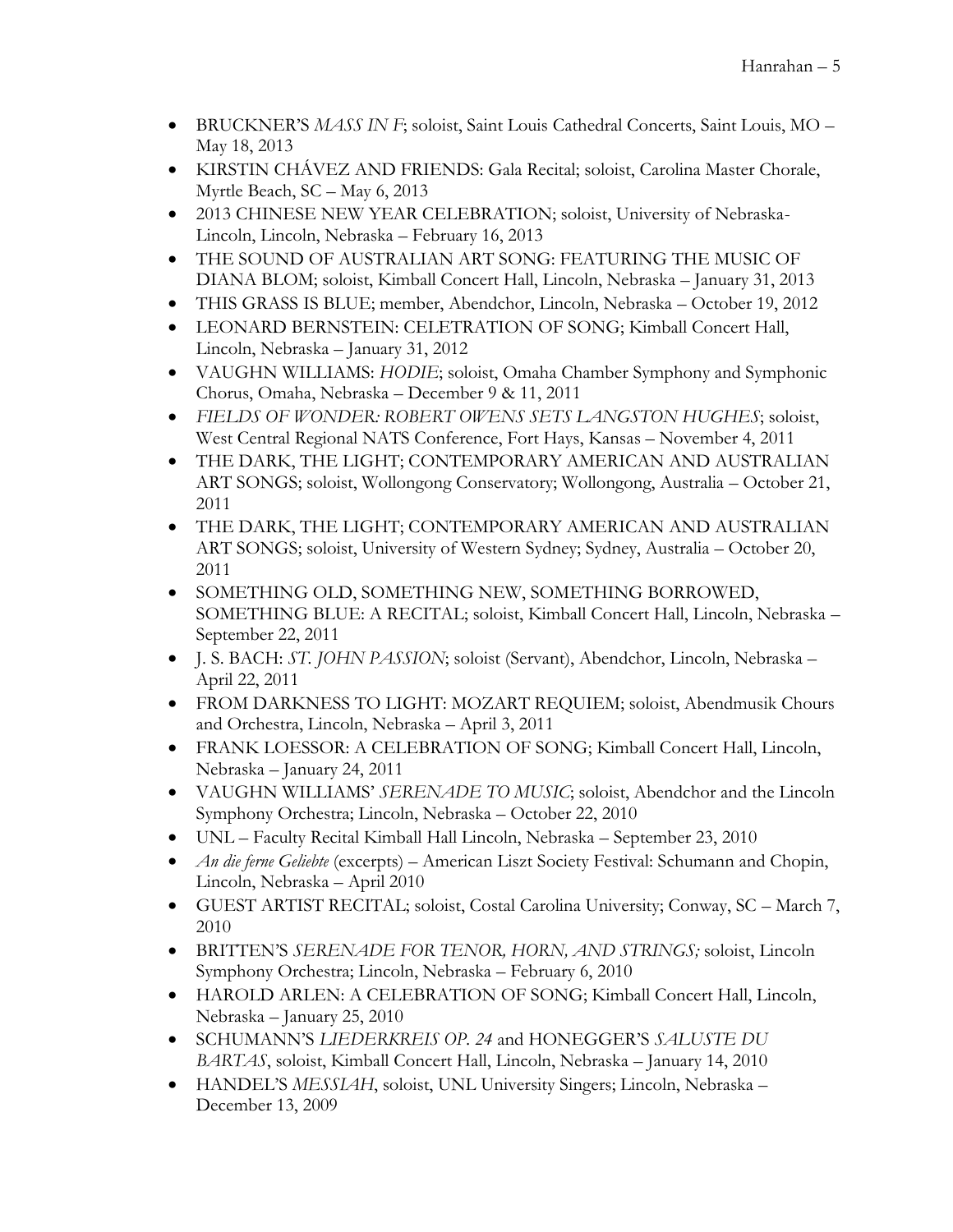- HANDEL'S *SOLOMON*, Zadok (soloist), Omaha Symphonic Chorus and the Omaha Symphony Chamber Orchestra; Omaha, Nebraska – May 17, 2009.
- HAYDN'S *THE LORD NELSON MASS*; soloist, Lincoln Symphony Orchestra; Lincoln, Nebraska – February 7, 2009.
- JEROME KERN: A CELEBRATION OF AMERICAN SONG; Kimball Concert Hall, Lincoln, Nebraska – January 26, 2009
- A '*MESSIAH' SING*, soloist, Brown Bag Concert Series, Trinity Cathedral, Cleveland, Ohio, December 17, 2008.
- *A SCHUBERT OPERATIC SAMPLER*, soloist, West Central Regional Conference, National Association of Teachers of Singing, Kearney, Nebraska – October 31, 2008
- UNL Faculty Recital Kimball Concert Hall, Lincoln, Nebraska September 30, 2008
- SCHUMANN'S *DICHTERLIEBE* and FINZI'S *A YOUNG MAN'S EXHORTATION*, soloist, Kimball Concert Hall, Lincoln, Nebraska – March 13, 2008
- DUBOIS' *SEVEN LAST WORDS,* soloist, First Presbyterian Church Concert Series, Lincoln, Nebraska, March 9, 2008
- IRVING BERLIN: A CELEBRATION OF AMERICAN SONG; Kimball Concert Hall, Lincoln, Nebraska – January 28, 2008
- UNL Faculty Sampler Recital; Kimball Concert Hall, Lincoln, Nebraska January 24, 2008
- *SONGS OF RICHARD FAITH*, soloist, West Central Regional Conference, National Association of Teachers of Singing, Greeley, Colorado – November 1-2, 2007
- VAUGHN WILLIAMS' *FOUR HYMNS FOR TENOR AND VIOLA* and BRAHMS' *LIEBESLIEDER WALTZES*, Omaha Chamber Music Society, Omaha, Nebraska – June 10, 2007
- HAYDN'S *THE CREATION*, soloist, Abendmusik, Lincoln Nebraska April 29, 2007
- BEETHOVEN'S *MASS IN C* and PUCCINI'S *MESSE DI GLORIA*, soloist, Kimball Concert Hall, Lincoln, Nebraska – April 19, 2007
- BEETHOVEN'S *AN DIE FERNE GELIEBTE*, soloist, Kimball Concert Hall, Lincoln, Nebraska – March 20, 2007
- SCHUBERT'S *DIE SCHÖNE MÜLLERIN*, soloist; Metropolitan State College of Denver, Denver, Colorado – March 13, 2007
- SCHUBERT'S *DIE SCHÖNE MÜLLERIN*, soloist; National Center for the Performing Arts, Mumbai, India – January 15, 2007
- SCHUBERT'S *DIE SCHÖNE MÜLLERIN*, soloist; Poona Music Society, Pune, India – January 12, 2007
- CHRISTMAS CONCERT, soloist; Lincoln Symphony Orchestra, Lincoln, Nebraska December 10, 2006
- HANDEL'S *MESSIAH*, soloist; Abendmusik: Lincoln; Lincoln, Nebraska December 10, 2006
- GOUNOD'S *ST. CECILIA MASS*, soloist; Denver Philharmonic Orchestra, Denver, Colorado – November 18, 2006
- SCHUBERT'S *DIE SCHÖNE MÜLLERIN*, soloist; Kimball Concert Hall, Lincoln, Nebraska – October 8, 2006
- RECITAL, soloist; National Center for the Performing Arts, Mumbai, India August 5, 2006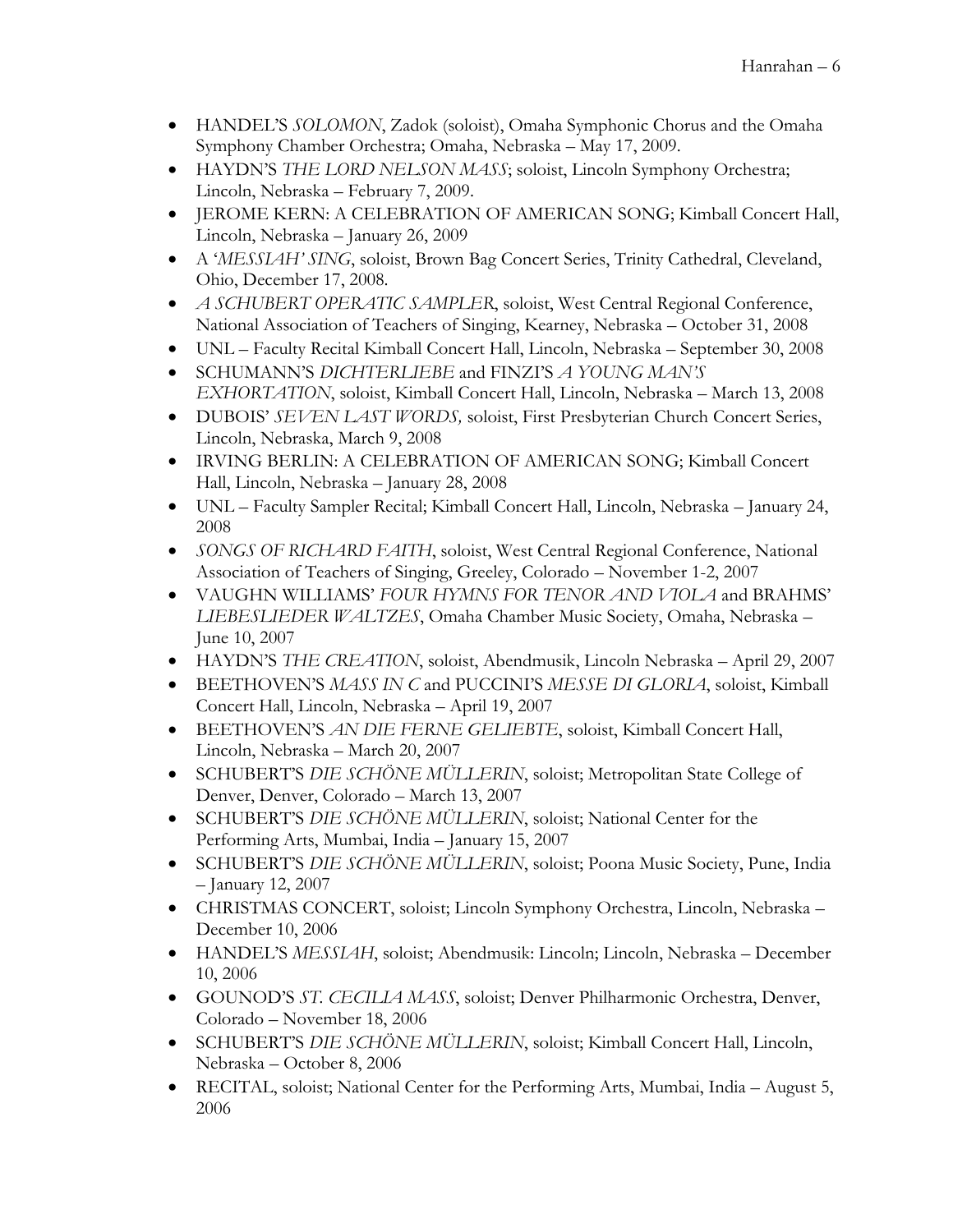- RECITAL, soloist; Poona Music Society, Pune, India July, 29, 2006
- HAYDN'S *LORD NELSON MASS* and MOZART'S *SOLEMN VESPERS*, soloist; Abendmusik: Lincoln; Lincoln, Nebraska – April 30, 2006
- BRAHM'S *LIEBESLIEDER WALTZES*, BARBER'S *A HAND OF BRIDGE*, AND JOHN GREER'S *LIEBESLEID-LIEDER* with *Lyrika* – Tucson, AZ, Tempe, AZ, and Lincoln, NE – Spring 2006
- GEORGE GERSHWIN: A CELEBRATION OF AMERICAN SONG; Kimball Concert Hall, Lincoln, Nebraska – January 30, 2006
- UNL Faculty Debut Recital; Kimball Concert Hall, Lincoln, Nebraska January 19, 2006
- UNL Faculty Sampler Recital; Kimball Concert Hall, Lincoln, Nebraska January 17, 2006
- LIGHT FROM OUT OF DARKNESS: THE PROMISE OF CHRISTMAS *(World Premiere)* by Brian K. Pfoltner: soloist, Abendmusik: Lincoln; Lincoln, Nebraska – December 11, 2005
- NEBRASKA MUSIC EDUCATORS ASSOCIATION 2005 CONFERENCE; "Shall I compare thee" from *Love's Waning Seasons* by Z. Randall Stroope, soloist; University of Nebraska – Lincoln; Lincoln, NE – November 18, 2005
- ULLMANN'S DER *KAISER VON ATLANTIS*: Harlequin & the Soldier (Concert Version), Catalina Chamber Orchestra, Tucson, AZ - 2004
- SCHUBERT'S *DIE SCHÖNE MÜLLERIN*: Recital, Arizona State University, Tempe Arizona – November 2003
- MOZART'S VESPERS OF SUNDAY: Soloist, Phoenix Bach Choir, Phoenix, Arizona – 2004
- MOZART'S SOLEMN VESPERS OF THE CONFESSOR: Soloist, ASU Concert Choir, Tempe, Arizona – December 2003
- MOZART'S *REQUIEM*: Soloist, McKeesport Symphony Choral Series; McKeesport, Pennsylvania - 2000
- CHRISTMAS FAVORITES: Soloist, River City Brass Band, Pittsburgh, PA 1997
- MENDELSSOHN'S *ELIJAH*: Herz Jesu Kirche (Soloist with the AIMS Fesitval Orchestra); Graz, Austria – July 1997
- BACH'S *MAGNIFICAT*: Soloist, Valley Presbyterian Church, Paradise Valley, AZ April 2004
- HANDEL'S *MESSIAH (PART I):* Soloist, Chandler Center for the Arts, Chandler, Arizona – December 2004
- AMERICAN MUSICALS THE MUSIC OF SONDHEIM, KANDER & EBB: Abend mit AIMS; Austria – 1997
- MOZART'S *REQUIEM*: Soloist, Mt. Hope Celebration Series; Penn Hills, Pennsylvania – 1997
- SCHUBERT'S *MASS IN G*: Soloist, Shady Side Academy, Fox Chapel 1995
- *EIN ABEND MIT WEILL UND BRECHT* : Soloist, AIMS Odelien Institut; Graz, Austria – August 1995
- MOZART'S *CORONATION MASS*: St. Lambrecht's Abbey Kirche (Soloist with the AIMS Festival Orchestra); St. Lambrecht, Austria, - July 1995 & Soloist, Pinnacle Presbyterian Church, Paradise Valley, AZ – April 2002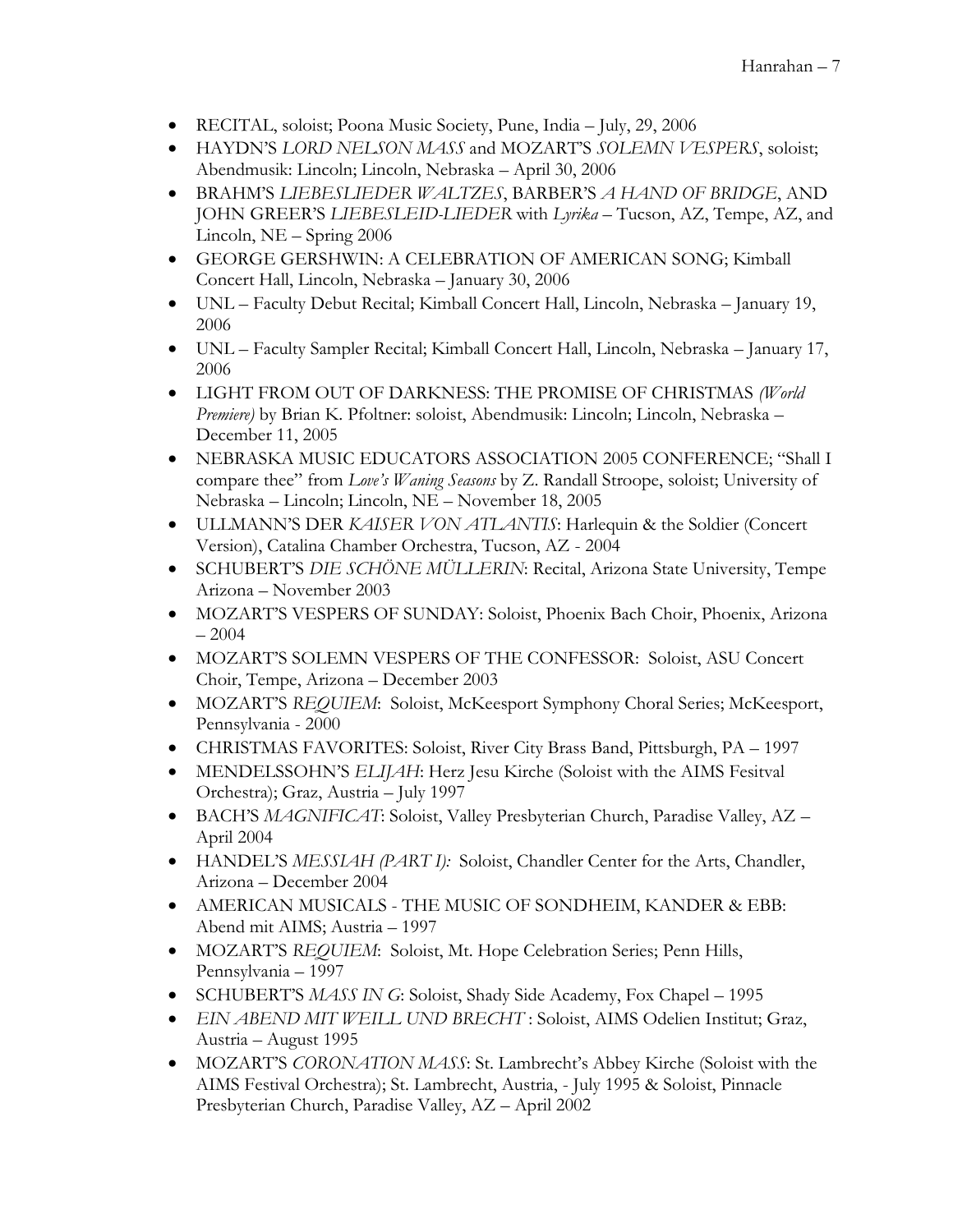*EIN LIEDER ABEND*: Soloist, Schloß Eggenberg; Graz, Austria – August 1995

## **R e c o r d i n g s**

- *New Art Song of the Pacific Rim*, solo CD, Diana Blom producer, recorded May 26, 2018, released December 2018 Wirripang Music– Sydney, Australia
- "Here at the End of the World We Learn to Dance" by Diana Blom, soloist, *Vocal Music of Diana Blom*, University of Western Sydney producer, recorded July 24, 2013, released 2015 – Sydney, Australia – Available on Naxos Online (2017)
- "The Library" by Diana Blom, soloist, *Vocal Music of Diana Blom*, University of Western Sydney producer, recorded July 24, 2013, released 2015 – Sydney, Australia – Available on Naxos Online
- "I So Liked Spring" and "Shall I compare thee" from *Love's Waning Seasons,* by Z. Randall Stroope, soloist; *Colla Voce,* recorded November 15, 2005 – Omaha, NE

| Character                                                                      | Production | Company |
|--------------------------------------------------------------------------------|------------|---------|
|                                                                                |            |         |
|                                                                                |            |         |
|                                                                                |            |         |
|                                                                                |            |         |
|                                                                                |            |         |
|                                                                                |            |         |
|                                                                                |            |         |
|                                                                                |            |         |
|                                                                                |            |         |
|                                                                                |            |         |
|                                                                                |            |         |
|                                                                                |            |         |
|                                                                                |            |         |
|                                                                                |            |         |
| Washington Dandy/Chorister  The Ballad of Baby Doe Opera Theater of Pittsburgh |            |         |
|                                                                                |            |         |

## **O p e r a / O p e r e t t a**

## **M u s i c a l T h e a t e r**

| Character | Production                                     | Company |
|-----------|------------------------------------------------|---------|
|           |                                                |         |
|           |                                                |         |
|           | Prince CharmingSleeping BeautyRed Barn Theatre |         |
|           |                                                |         |

## **R E S E A R C H E X P E R I E N C E**

#### **P u b l i c a t i o n s**

 **Review: Pagliacci** Submitted October 2018 to *Opera NEWS*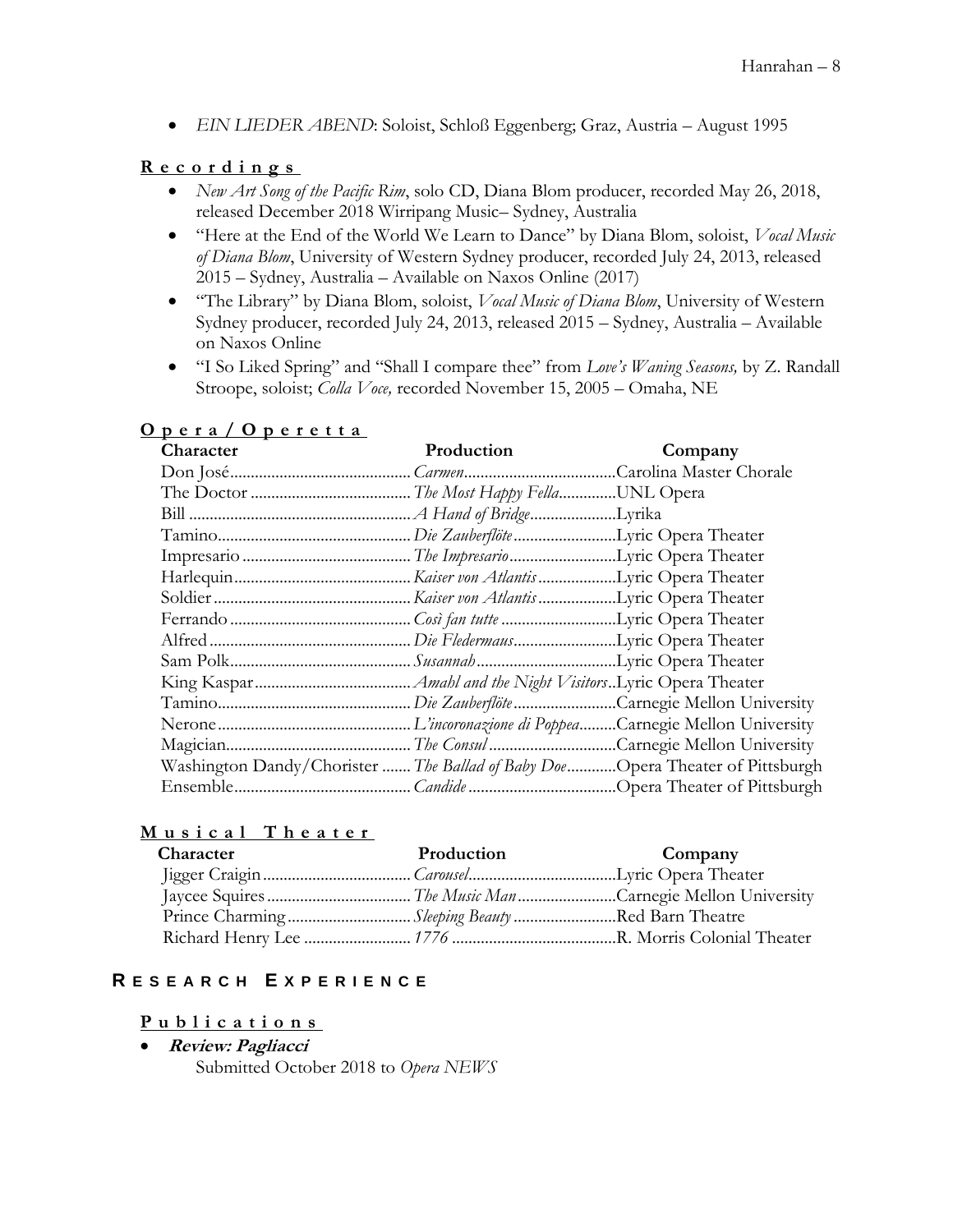- **Review: Medea** Submitted April 2018 to *Opera NEWS* – Published July 2018 in *Opera NEWS*
- **Review: Proving Up!** Submitted April 2018 to *Opera NEWS* – Published Julu 2018 in *Opera NEWS*

# **Britten, Physics, and Phonics**

Published online November 27, 2017 by Diction Police; http://dictionpolice.blogspot.de/2017/11/britten-physics-and-phonics.html

- **Review: Tosca** Submitted October 2017 to Opera News – Published February 2018 in *Opera NEWS*
- **Review: Flight**

Submitted April 2017 to Opera News – Published July 2017 in the *Opera NEWS*, vol. 82, no. 1

# **Review: Così fan tutte**

Submitted February 2017 to Opera News – Published May 2017 in the *Opera NEWS,*  vol. 81, no. 11.

**Review: La bohème**

Submitted October 2016 to Opera News – Published February 2017 in the *Opera NEWS*. *Online-exclusive*

# **Review: Semele**

Published June 2016 in the *Opera NEWS,* vol. 80, no 12. *Online-exclusive*, http://www.operanews.com/Opera\_News\_Magazine/2016/6/In\_Review/OMAHA\_\_ Semele.html

# **Review: La fanciulla del West**

Published May 2016 in the *Opera NEWS,* vol. 80, no 11. *Online-exclusive*, http://www.operanews.com/Opera\_News\_Magazine/2016/5/Reviews/OMAHA\_\_La \_Fanciulla\_del\_West.html

# **Review: Il Barbiere di Siviglia**

Published January 2016 in the *Opera NEWS,* vol. 80, no 7. *Online-exclusive*, http://www.operanews.com/Opera\_News\_Magazine/2016/1/Reviews/OMAHA\_\_Il\_ Barbiere\_di\_Siviglia.html

**Review: Fidelio**

Published August 2015 in the *Opera NEWS,* vol. 80, no 1. *Online-exclusive*, http://www.operanews.com/Opera\_News\_Magazine/2015/7/Reviews/OMAHA\_\_Fid elio.html

**Review: The Flowering Tree**

Published February 2015 in the *Opera NEWS,* vol. 79, no 11. *Online-exclusive*, http://www.operanews.com/Opera\_News\_Magazine/2015/5/Reviews/OMAHA\_\_A\_ Flowering\_Tree.html

**Review: Rigoletto**

Published January 2015 in the *Opera NEWS,* vol. 79, no 7. *Online-exclusive*, http://www.operanews.com/Opera\_News\_Magazine/2015/1/Reviews/OMAHA\_\_Rig oletto.html

# **Effect of Auditory Feedback in Singing**

Published November/December 2012 in the *Journal of Singing*, vol. 69, no. 2 published by the National Association of Teachers of Singing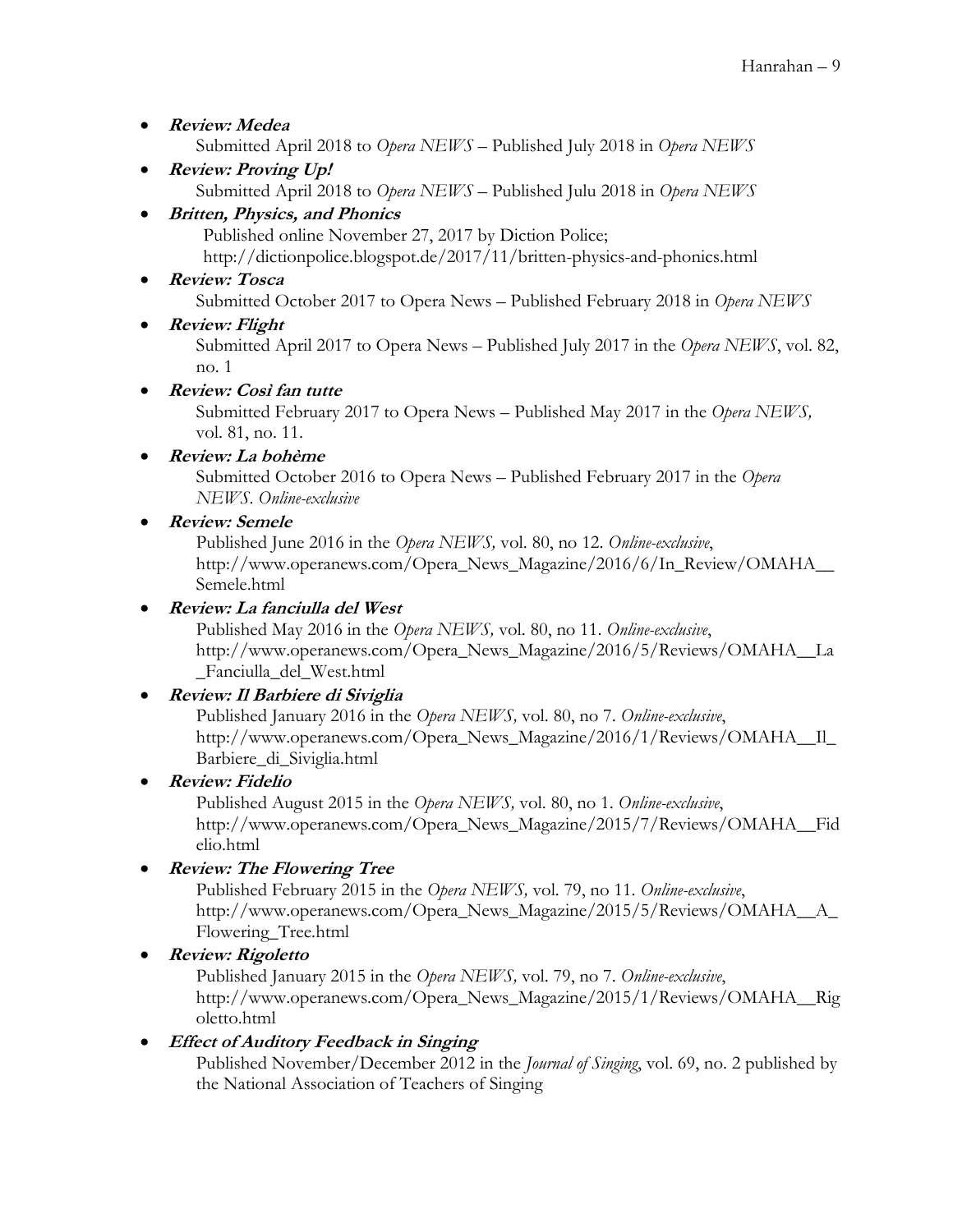## **Second Vowel Formant Relationship to the Larynx**

Accepted February 2, 2006 to the International Society of Music Education World Conference – Presented and Published as part of conference proceedings Kuala Lumpur, Malaysia – July 2006

# **C o n f e r e n c e / C o n v e n t i o n P a r t i c i p a t i o n**

- International Society of Music Education World Conference; "Objective Assessment of Vocal Development and Subjective Assessment in the University Voice Studio: A Longitudinal Comparison" – Baku, Azerbaijan – July 2018
- International Society of Music Education World Conference; "Workshop: Understanding Practical Vocal Acoustics for Singers, Teachers, and Conductors" – Baku, Azerbaijan – July 2018
- International Symposium on Performance Science; "Theoretical Framework for a 3D Tessiturogram and 3D Voice Range Profile for Use in Assigning Repertoire" – Reykjavik, Iceland – September 2017
- International Symposium on Performance Science; "What students can learn about perf live vs studio", co-author– Reykjavik, Iceland – September 2017
- International Symposium on Performance Science; "Benjamin Britten: A Vocal Acoustics Analysis", lead-author – Reykjavik, Iceland – September 2017
- <sup>9th</sup> International Congress of Voice Teachers Conference; "Benjamin Britten: A Vocal Acoustics Analysis", lead-author – Stockholm, Sweden – July, 2017
- <sup>9th</sup> International Congress of Voice Teachers Conference; "How far is too far in composer/performer collaborations?", co-author – Stockholm, Sweden – July, 2017
- Asia-Pacific Symposium for Music Education Research (ISME); "What students can learn about perf live vs studio", co-author – Melaka, Malaysia – July 2017
- International Society of Music Education World Conference; "How far is too far in composer/performer collaborations? – Panel Discussion" – Glasgow, Scotland – July 2016
- International Symposium on Performance Science; "The impact of program notes on performers in their performance of vocal music"– Kyoto, Japan – September 2015
- International Symposium on Performance Science; "Consenting adults: Composerperformer collaboration in the composition process" – co-author – Kyoto, Japan – September 2015
- International Society of Music Education World Conference; "Repertoire for the Developing Voice – Panel Discussion" – Porto Alegre, Brazil – July 2014
- International Society of Music Education World Conference; "Towards a New University-level Voice Studio Paradigm" – Porto Alegre, Brazil – July 2014
- 8<sup>th</sup> International Congress of Voice Teachers Conference; "Use of Objective Measures in the University Voice Studio" – Brisbane, Australia – July, 2013
- <sup>8th</sup> International Congress of Voice Teachers Conference; "Using the Voice Range Profile in Assigning Repertoire" – Brisbane, Australia – July, 2013
- International Society of Music Education World Conference; "Comparison of Objective Assessment and Subjective Assessment of Vocal Development in Collegiate Singers" – Thessaloniki, Greece – July 2012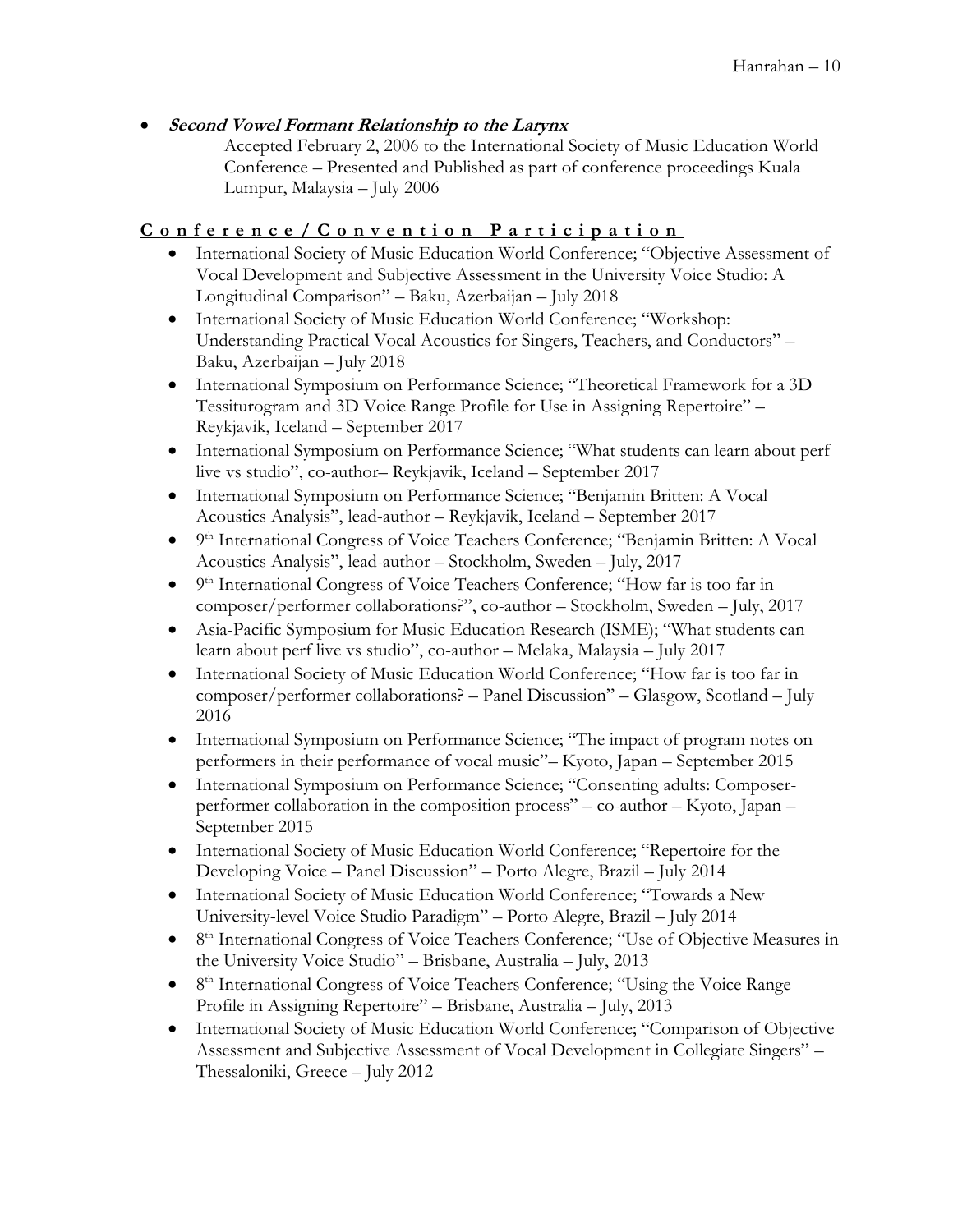- International Society of Music Education World Conference; "Movement in the Choral Rehearsal and its Effect on Vocal Efficiency", Poster paper; co-author with Jennifer Vanderholm and Therees Hibbard – Thessaloniki, Greece – July 2012
- Australian Society for Performing Arts Healthcare and The Australian Voice Association Joint Conference; "Use of the Voice Range Profile in Assigning Repertoire" (Presentation) – Sydney, Australia – October 2011
- Phenomenon of Singing International Conference; "Use of Voice Range Profile in the Voice Studio: Applications for Objective Instruction and Assessment" (Presentation) – St. John's, Newfoundland, Canada – July 2011
- International Society of Music Education World Conference; "Use of the Voice Range Profile in Assigning Repertoire: An Evaluation" – Beijing, China – August 2010
- National Association of Teachers of Singing National Conference; "Use of the Voice Range Profile in Assigning Repertoire: An Evaluation"(Best Poster Paper) and "Effect of Auditory Feedback on Singing: A Preliminary Study" – Salt Lake City, UT – July 2010
- 7<sup>th</sup> International Congress of Voice Teachers Conference, "The Global Masterclass: Utilizing Internet2 to Enhance Instruction" (Poster), "Second Vowel Formant Relationship to Adduction: An Airflow Study" (Poster), and "Effect of Auditory Feedback in Singing: A Preliminary Study" (Poster) – Paris, France – July 2009.
- College Music Society International Conference, "Increasing Applied Instructional Reach with the Internet2" (Paper) – Croatia, July 2009 ACCEPTED.
- Phenomenon of Singing International Conference; "Sensory Targeted Instruction: How to maximize learning in the studio" (Presentation) – St. John's, Newfoundland, Canada – July 2009
- International Society of Music Education World Conference; "Sensory Targeted Instruction: How to maximize learning in the studio (Paper)" and "Physiology and Science of Singing: A Voice Science Primer (Workshop)" – Bologna, Italy – July 2008
- College Music Society National Conference; "The Effects of Auditory Feedback on Singing: A Preliminary Study" – Salt Lake City, Utah – November 15 – 18, 2007
- From Brains to Human Culture: Intersections between the Humanities and Neuroscience, Conference; "The Use of Science in the Voice Studio" – Bucknell University – April 20 – 22, 2007
- International Society of Music Education World Conference; "Second Vowel Formant and Its Relationship to the Layrnx: A Pedagogical Tool" – Kuala Lumpur, Malaysia – July 2006
- National Association of Teachers of Singing National Conference; "Second Vowel Formant Relationship to Adduction: A Poster Presentation" – Minneapolis, MN – July 2006
- National Association of Teachers of Singing West Central Regional 2005 Conference; "Vowel Formants Relationship to the Larynx," presenter; University of Nebraska – Lincoln; Lincoln, NE – November 4, 2005

# **S E R V I C E E X P E R I E N C E**

# **U n i v e r s i t y o f N e b r a s k a – L i n c o l n**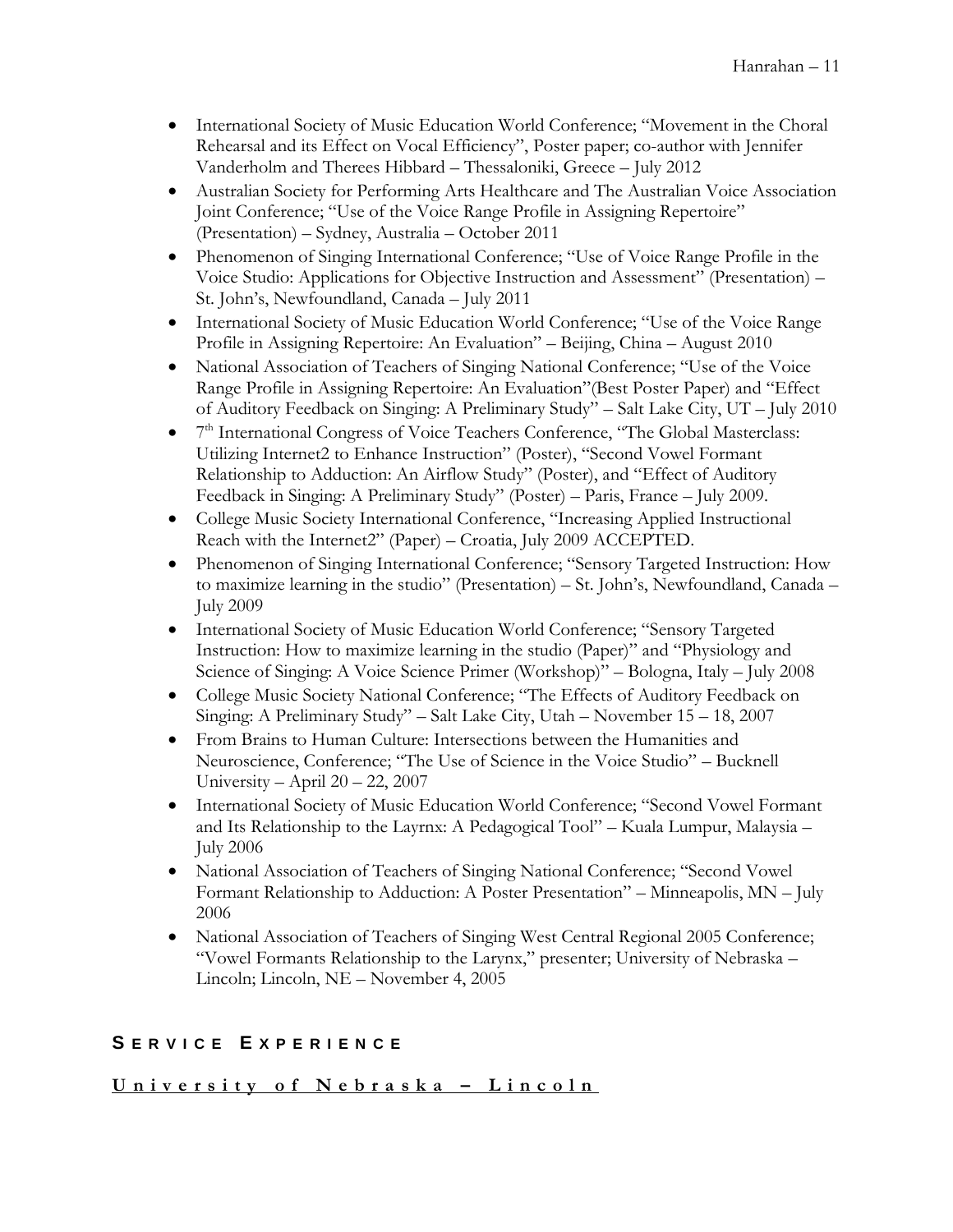| Glenn Korff School of Music Voice Area Head<br>Oversee and be accountable for all business pertaining to the function of the voice area<br>Handle program inquiries<br>Communicate with choral faculty, invite them to meetings<br>Serve as curricular issues point person<br>Answer numerous inquiries from students (undergrad and grad) regarding the audition process<br>Supervise Departmentals<br>Represent the area to Director of the SOM<br>Represent SOM Director to the area<br>Serve as point person for student issues regarding voice area business | 2017 - Current       |
|-------------------------------------------------------------------------------------------------------------------------------------------------------------------------------------------------------------------------------------------------------------------------------------------------------------------------------------------------------------------------------------------------------------------------------------------------------------------------------------------------------------------------------------------------------------------|----------------------|
| Call and preside over area meetings when issues for discussion arise<br>Orient new voice faculty to area policy and procedures<br>Be responsible for enrollment management in voice area<br>Supervise and Assign Voice Area GTAs                                                                                                                                                                                                                                                                                                                                  |                      |
| <b>UNL Faculty Senate President</b><br>Meet weekly during the academic year and bi-weekly during the summer<br>Review UNL Policy as it relates to Faculty<br>Meet with UNL Administrators to discuss faculty issues of concern<br>Speak on behalf of the faculty to the media<br>Represent the Faculty to the Board of Regents                                                                                                                                                                                                                                    | October 2018-Current |
| <b>UNL Faculty Senate Executive Committee</b><br>Meet weekly during the academic year and bi-weekly during the summer<br>Review UNL Policy as it relates to Faculty<br>Meet with UNL Administrators to discuss faculty issues of concern                                                                                                                                                                                                                                                                                                                          | 2016-Current         |
| <b>UNL Faculty Senate</b><br>Represent the Faculty of the Glenn Korff School of Music<br>Review and suggest policy and procedures to faculty and administration                                                                                                                                                                                                                                                                                                                                                                                                   | 2015- Current        |
| <b>Hixson-Lied College Curriculum Committee</b><br>Review, supervise, and advise undergraduate curriculum<br>Other duties as assigned by the Associate Dean                                                                                                                                                                                                                                                                                                                                                                                                       | 2016-2017            |
| <b>Hixson-Lied College Title IX Committee</b><br>Review and recommend best practice and policies related to Title IX                                                                                                                                                                                                                                                                                                                                                                                                                                              | 2015- Current        |
| Glenn Korff School of Music Undergraduate Curriculum Committee<br>Review, supervise, and advise undergraduate curriculum<br>Other duties as assigned by the Chair and/or Director                                                                                                                                                                                                                                                                                                                                                                                 | 2005-2017            |
| Hixson-Lied College Travel and Presentation Grant Committee<br>Review and recommend applications for funding                                                                                                                                                                                                                                                                                                                                                                                                                                                      | 2014-2016            |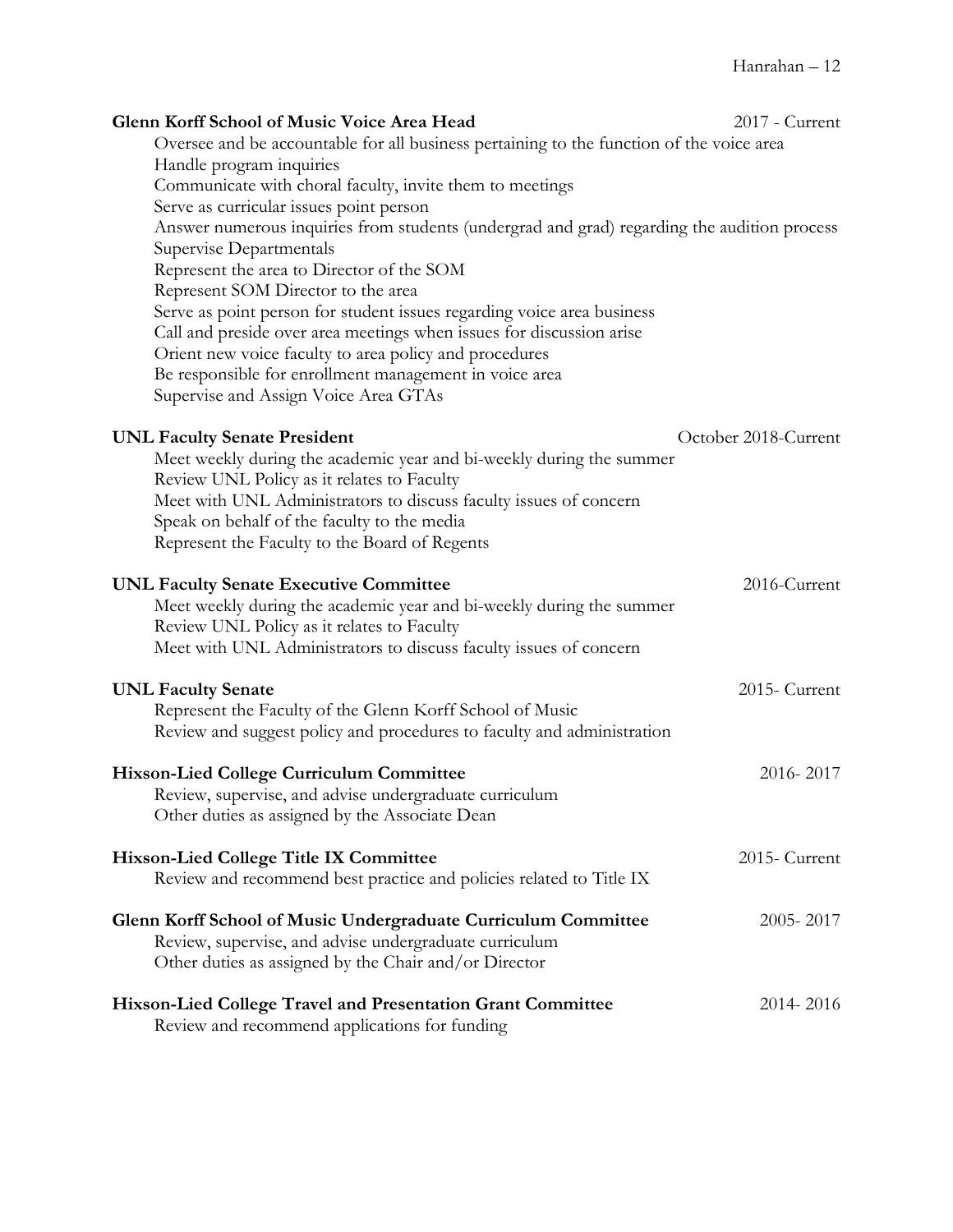| Glenn Korff School of Music Nebraska Young Artist Awards Music                                         |               |
|--------------------------------------------------------------------------------------------------------|---------------|
| Coordinator                                                                                            | 2011 - 2017   |
| Review and recommend applications for awards                                                           |               |
| Arrange for GKSOM lunch volunteers                                                                     |               |
| Recruit judges for non-voice applications                                                              |               |
| Arrange for student performers                                                                         |               |
| Arrange for GKSOM activities for Awardees                                                              |               |
| <b>Commencement and Honors Convocation Committee</b><br>Review, supervise, and commencement activities | 2012-2015     |
| Other duties as assigned by the Chair                                                                  |               |
| <b>Convocations Grant Committee</b>                                                                    | $2013 - 2015$ |
| Review, supervise, and advise grant requirements and assessments                                       |               |
| Review and recommend proposals to be funded                                                            |               |

Other duties as assigned by the Chair

# **A W A R D S**

- Recognition for Contributions to Students University of Nebraska-Lincoln Parents Association and Teaching Council, February 2011
- "Use of the Voice Range Profile in Assigning Repertoire: An Evaluation" *Best Poster Paper*, National Association of Teachers of Singing National Conference, Salt Lake City, UT, 2010
- Edgerton Award (Hixson-Lied College Nominee) University of Nebraska-Lincoln, 2007
- Katherine K. Herberger Award Arizona State University, 2002 2005
- Regents Scholarship Arizona State University, 2000, 2001 & 2002 2005
- Lloyd & Leslie Bell Scholarship Arizona State University, 2000
- Friends of Music Scholarship Arizona State University, 2001
- Sylvie Dehrdyne Scholarship Carnegie Mellon University, 1997
- Music Merit Award Carnegie Mellon University, 1994-1995, 1995-1996, 1996-1997 and 1997-1998

# **G R A N T S**

- Hixson-Lied Research Grant \$2,118 in support of developing an Aerodynamic Voice Range Profile (2017)
- Convocation Committee Grant \$250 for October 16, 2007 Guest Artist Concert
- Convocation Committee Grant \$2,000 for April 21, 2006 Guest Artist Concert
- Research Council Visiting Scholar Grant \$500 for October 8, 2006 *Die Schöne Müllerin*
- Arts and Humanities Research Fund Grant \$10,000 for UNL Voice Lab
- 2006 Layman Award \$10,000 for UNL Voice Lab
- Hixson-Lied Faculty Research Grant \$2,345 "Effects of Auditory Feedback on Singing"

# **M E M B E R S H I P S**

 National Association of Teachers of Singing (NATS), since 2001 (Nebraska State Governor/President 2012-Current)